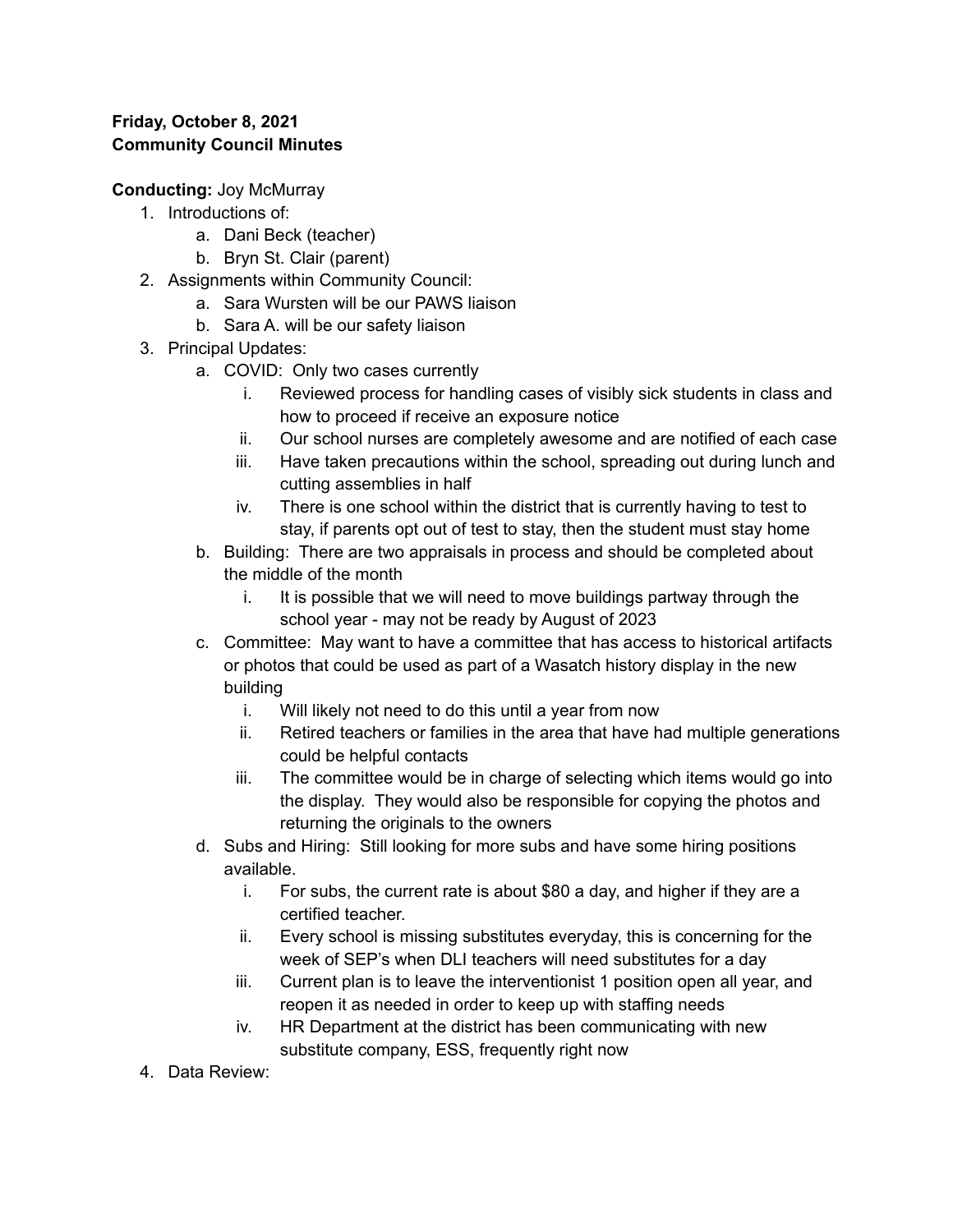- a. We have had three asterisk years in a row when it comes to end of year testing (partial day COVID, COVID closure, snafus with end of year testing system)
- b. Current enrollment is 648, with 9.5% English Language Learners
	- i. Last year's enrollment at this time was 623
	- ii. The current number is relatively low, hoping they will increase as the COVID situation normalizes
	- iii. Really want to increase enrollment within the traditional track as transition to a STEM track
	- iv. Current discussion for the new building is to plan on a capacity of a little over 800, likely expecting numbers between 700 and 800
	- v. We still have students coming from out of area because they are interested in the DLI program, but this number is not as high as it has been because there are more options available in Utah districts now
		- 1. It is difficult to know how much the current school enrollment numbers are affected by the COVID situation
		- 2. Have been told that when a new school building opens, then they tend to see higher enrollment numbers
		- 3. The life cycle of the neighborhood could also be a factor that is challenging to measure, and this could change as new families move into the area - this could also be connected to economic circumstances
		- 4. Do have some areas that could be developed into new neighborhoods within the boundaries, but housing costs could affect who is able to move into the area
- c. RISE Data
	- i. On October 15th, the RISE scores from last year should be posted on Data Gateway for the public to view - the school does not receive this data earlier than the public
- d. Acadience Reading Data 2020-2021:
	- i. Started the year with 82% of students at or above benchmark, and ended the year at 88% of students at or above benchmark, which is great growth
	- ii. 85% of students made typical or better growth by the end of the year
	- iii. One concern for our current year, is that many of our interventionists have had to fill in when have been missing subs, which is affecting our intervention program this year (21-22)
		- 1. We have not had a full staff once all year so far, so our real intervention groups were not able to start until the first week of October. During the 20-21 year, we were able to start these groups the Monday after the school year began. We are doing are best and are hopeful, but intervention has been impacted this year due to sub shortages
	- iv. Reviewed Acadience data for 20-21 year by grade level (K: +6%, 1: +15%, 2: +2%, 3: +10%, 4: +3%, 5: +15%, 6: -3%, but ended at 92% proficiency)